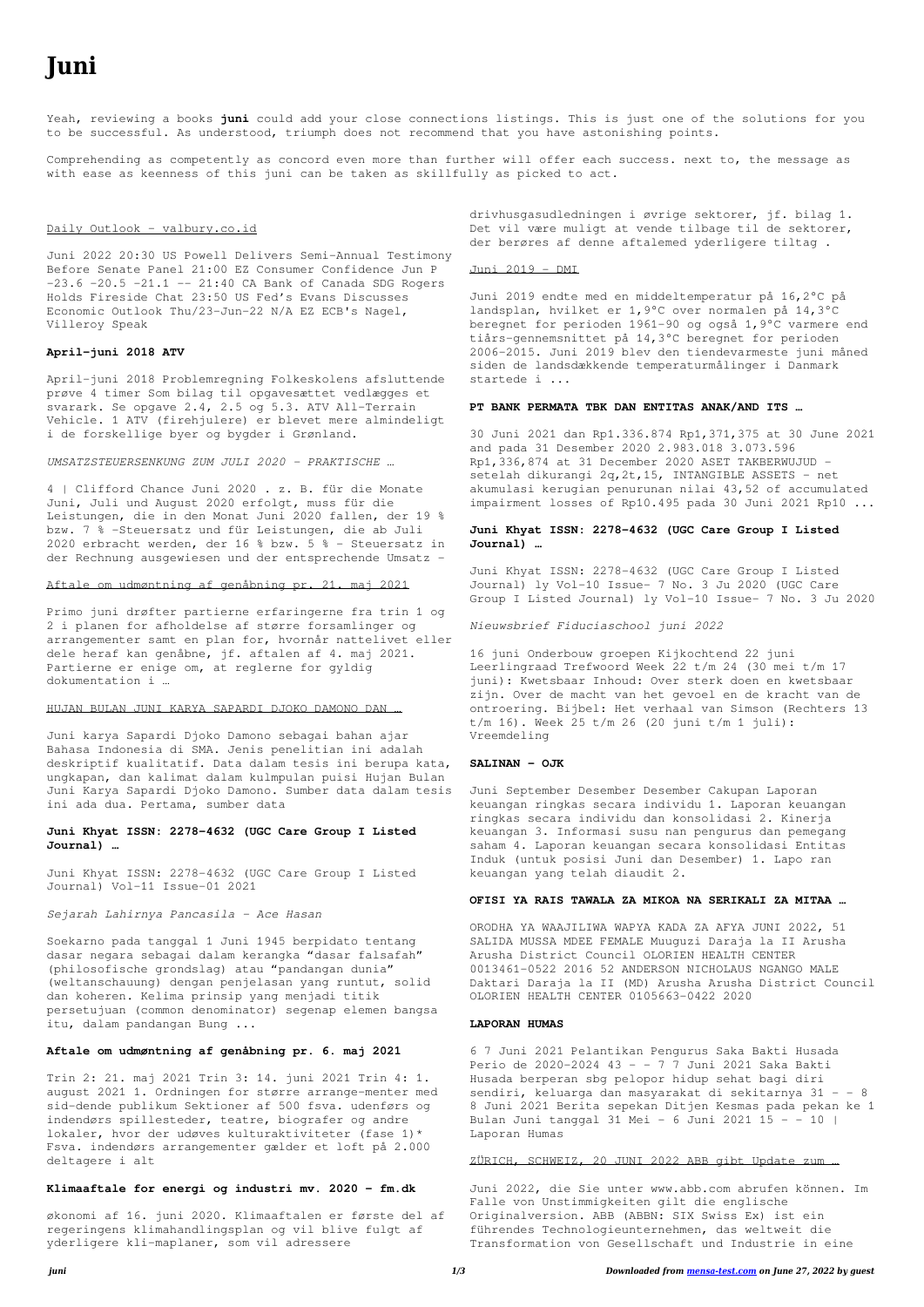produktivere und nachhaltigere Zukunft energisch vorantreibt.

#### **SOLVALLA OPEN STRETCH NEJ**

SOLVALLA 22 JUNI 08-620 07 00 kundservice@atg.se KUNDSERVICE TV-TIDER: Kl 19.00-22.00 V86 Direkt från Solvalla, TV12. ATG Live sänds i Com Hem på kanalplats 18, på atg.se och i din ATG-Butik. (Med reservation för ev. ändringar). Gratisprogram Programredaktör: Joakim Lindqvist, Dagens Spel Ansvarig utgivare: Stefan Berggren, Dagens Spel FAKTA

# **AMERSHIELD VOC WHITE RESIN - PPG EU SDS REACH - Belgium**

: :10 Juni 2022 Erfüllt Verordnung (EG) Nr. 1907/2006 (REACH), Anhang II, abgeändert gemäss Verordnung (EG) Nr. 2015/830 ABSCHNITT 2: Mögliche Gefahren Siehe Abschnitt 11 für detailiertere Informationen zu gesundheitlichen Auswirkungen und Symptomen. Siehe Abschnitt 16 für den vollständigen Wortlaut der oben angegebenen H-Sätze.

## **Nieuwsbrief 18 Julianaschool**

Maandag 20 juni volgt een extra nieuwsbrief met daarin de lokaalindeling en de namen van de collega's. Lunchlokaal is op zoek naar nieuwe overblijfkrachten voor de Julianaschool De overblijf van de Julianaschool is op zoek naar nieuwe overblijfkrachten. Heb je tijd om één of …

## **Kultur Programm**

Ferdi und die Feuerwehr |21. + 22.Juni Schall & Rauch: Maskenball Slam | 22.Juni No Planet B – das Gericht der Kinder zum Klimawandel | 23.Juni Poetry Slam Köpenick | 23.Juni Aschewolken (Open Air) | 23. + 24.Juni Champions Slam Open Air …

*PIDATO PANCASILA 1 JUNI 1945 SOEKARNO PERSPEKTIF …*

Pidato Soekarno 1 Juni 1945 Pidato yang disampaikan oleh Soekarno pada 1 Juni 1945 di hadapan BPUPKI menandakan kelahiran lima sila yang menjadi dasar negara Indonesia. Banyak hal yang dapat digali melalui teks pidato tersebut, pemilihan katanya, bahasanya, dan penyampaiannya. Meskipun Indonesia tempo dulu dengan

*HUJAN BULAN JUNI KARYA SAPARDI DJOKO DAMONO: …*

HUJAN BULAN JUNI KARYA SAPARDI DJOKO DAMONO: KRITIK SASTRA MIMETIK Ayum Yayah 2Sefia1, Aji Septiaji 1,2Universitas Majalengka 1ayumsekali@gmail.com 2ajiseptiaji@gmail.com Abstrak Sastra adalah bentuk kreasi imajinatif dengan paparan bahasa tertentu yang menggambarkan dunia rekaan, menghadirkan pemahaman, dan pengalaman

### **ANALISIS STILISTIKA DALAM KUMPULAN PUISI HUJAN …**

1 Analisis Stilistika dalam Kumpulan Puisi Hujan Bulan Juni Karya Sapardi Djoko Damono dan Relevansi sebagai Pembelajaran di SMA Abstrak Penelitian ini mengkaji tiga masalah, yaitu (1) Struktur puisi-puisi dalam Hujan Bulan Juni, (2) Analisis stilistika puisi-puisi Hujan Bulan Juni, dan (3) Relevansi stilitika puisi- puisi Hujan Bulan Juni pada pembelajaran sastra di SMA.

## **PT Chandra Sakti Utama Leasing - CSULFinance**

Tanggal 30 Juni 2018 dan 31 Desember 2017 (Disajikan dalam ribuan Rupiah, kecuali dinyatakan lain) PT CHANDRA SAKTI UTAMA LEASING STATEMENTS OF FINANCIAL POSITION As of June 30, 2018 and December 31, 2017 (Expressed in thousands of Rupiah, unless otherwise stated) Catatan/ 30 Juni 2018/ 31 Desember 2017/

## **HASIL NILAI UJIAN TUGAS AKHIR PRODI D3 MANAJEMEN …**

4 JUMAT, 24 JUNI 2022 VI.3.B 16.11.0639 B LULUS Uyock Anggoro Saputro, M.Kom 5 JUMAT, 24 JUNI 2022 VI.3.C 17.11.1499 B LULUS Sharazita Dyah Anggita, M.Kom 6 JUMAT, 24 JUNI 2022 VI.3.D 16.11.0882 C LULUS Supriatin, M.Kom 7 JUMAT, 24 JUNI 2022 VI.3.E 18.11.2122 B LULUS Dwi Nurani, M.Kom HASIL NILAI UJIAN SKRIPSI PRODI S1 INFORMATIKA …

#### DAFTAR PUSTAKA - Universitas Pasundan Bandung

Priansa, Donni Juni. 2014. Perencanaan dan Pengembangan Sumber Daya Manusia. Bandung: Alfabeta Priantara Diaz. 2013. Fraud Auditing&Investigation. Jakarta: Mitra Wacana Media Subekhi, Akhmad dan Mohammad Jauhar. 2012. Pengantar Manajemen Sumber Daya Manusia (MSDM). Jakarta: Prestasi Pustakarya

#### PT SUNTER LAKESIDE HOTEL Tbk

Jun 30, 2021 · Saldo 30 Juni 2021 45.000.000.000 23.183.372.390 74.991.042.063 15.757.968.061 158.932.382.514 Balance as at June 30, 2021 4 part of these financial statements The accompanying notes are an integral PT SUNTER LAKESIDE HOTELTbk 30 JUNI 2021 DAN 2020 UNTUK PERIODE YANG BERAKHIR PADA (Disajikan dalam Rupiah penuh, …

## **Leserallye Juni 2022 Ausgabe 10, - jungoesterreich.at**

Leserallye Juni 2022 ja nein Nach zehn Jahren Krieg wollte Odysseus mit seinen Kameraden nach Hause zurückkehren. Sirenen hatten den Körper einer Frau, doch den Kopf eines Vogels. Mit ihrem wunderschönen Gesang lockten die Sirenen die Menschen an, die dann die Orientierung verloren. Die Kameraden mussten ihre Ohren mit Honig verstopfen.

2126 vor Neuinfizierungen mit dem Coronavirus SARS-CoV-2 ...

In der ab dem 21. Juni 2022 gültigen Fassung (wesentliche Änderungen gegenüber der vorangegangenen Fassung gelb markiert) Auf Grund von § 32 in Verbindung mit § 28 Absatz 1, § 28a Absatz 3 bis 8, § 73 Absatz 1a Nummer 6 und 24 des Infektionsschutzgesetzes vom 20. Juli 2000 (BGBl. I S. 1045), von de-

*Klimaplan for en grøn affaldssektor og cirkulær økonomi*

16. juni 2020 . 2 Formål Der er med bred opbakning i Folketinget sat et meget ambitiøst mål om at reducere de nationale drivhusgasudledninger med 70 pct. i 2030 i forhold til 1990. Regeringen (Social-demokratiet), Venstre, Radikale Venstre, Socialistisk Folkeparti, Enhedslisten, Det Kon-

## **KARYA SAPARDI DJOKO DAMONO - IKIP Siliwangi**

Juni yaitu cinta yang disimpan dan tidak terungkapkan kepada seseorang lebih memilih untuk mencintai dalam diam. Hal tersebut dapat dilihat pada bait pertama puisi yang digunakan penulis yang mengarahkan pembaca kepada hal-hal perasaan seorang insan yang dicintainya "tak ada yang lebih tabah, dari hujan bulan juni, ...

## **Dalby Tidende - Aula**

Juni / Juli 2021 Tved . Rebæk Mariesminde . Dalby Dalby Tidende Din lokale lokalavis Dalby Skole Dalby Kirke Dalby GF Dalby Beboerforening ARRANGEMENTER JUNI – AUGUST GANG I DIG OG DALBY Høj musik generer det er sjovt at træne de små i …

## **ETHICON Gesamtkatalog**

Juni 2022. Vorwort Wir haben unsere Informationsquellen vervollständigt und freuen uns, den neuen aktuellen ETHICON Gesamtkatalog als intelligente PDF-Datei vorstellen zu können. Er ermöglicht auch offline den direkten Zugriff auf den gewünschten Produktbereich. Die Sprungmarken Funktion führt sie aus dem Inhaltsverzeichnis heraus, direkt ...

## **PT Chandra Sakti Utama Leasing - CSULFinance**

tanggal 30 juni 2019 dan 31 desember 2018 serta periode enam bulan yang berakhir pada tanggal 30 juni 2019 dan 2018 pt chandra sakti utama leasing financial statements as of june 30, 2019 and december 31, 2018 and for the six – month periods ended june 30, 2019 and 2018 daftar isi halaman/ page table of contents

## **DAFTAR PUSTAKA - BSI**

1 DAFTAR PUSTAKA Donni Juni Priansa, S.P.d., S.E., M,M., Q. (2017). komunikasi pemasaran terpadu (pada era media